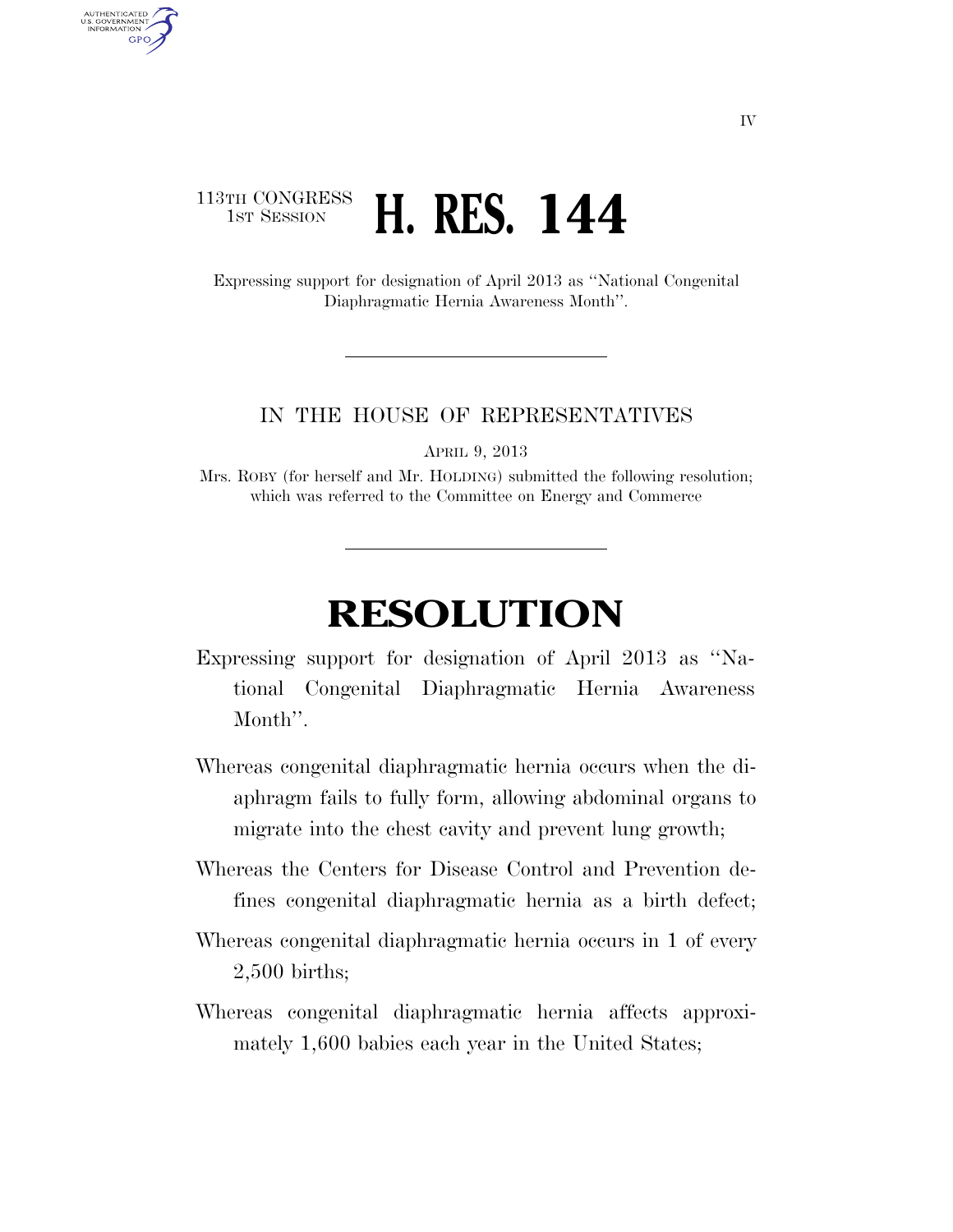- Whereas the majority of congenital diaphragmatic hernia patients have underdeveloped lungs or poor pulmonary function;
- Whereas congenital diaphragmatic hernia patients often endure long-term complications, including pulmonary hypertension, pulmonary hypoplasia, asthma, gastrointestinal reflex, feeding disorders, and developmental delays;
- Whereas congenital diaphragmatic hernia survivors sometimes endure long-term mechanical ventilation dependency, skeletal malformations, supplemental oxygen dependency, enteral and parenteral nutrition, and hypoxic brain injury;
- Whereas congenital diaphragmatic hernia patients have a survival rate ranging from 62 percent to 90 percent depending on the severity of the defect, the treatment available at delivery, and whether extracorporeal membrane oxygenation must be used;
- Whereas congenital diaphragmatic hernia has affected more than 600,000 babies throughout the world since 2000;
- Whereas babies born with congenital diaphragmatic hernia endure extended hospital stays in intensive care with multiple surgeries;
- Whereas congenital diaphragmatic hernia is as common a birth defect as spina bifida and cystic fibrosis;
- Whereas congenital diaphragmatic hernia is diagnosed in utero in only 75 percent of cases;
- Whereas congenital diaphragmatic hernia is treated through mechanical ventilation, extracorporeal membrane oxygenation machines (commonly known as ''heart and lung bypass machines'') and surgical repair;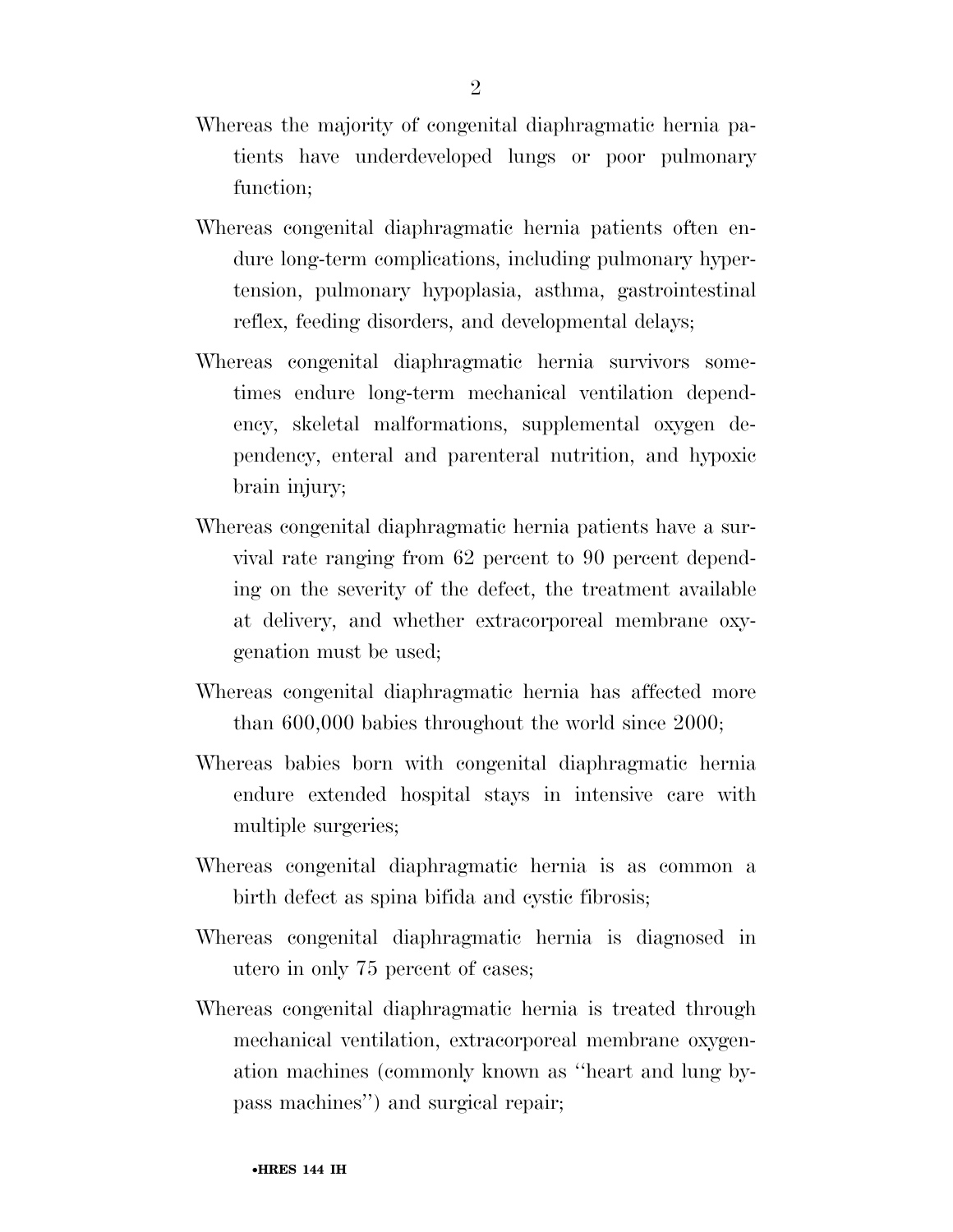- Whereas patients often outgrow congenital diaphragmatic hernia surgical repair, leading to reherniation and requiring additional surgery;
- Whereas the occurrence of congenital diaphragmatic hernia does not discriminate based on race, gender, or socioeconomic status;
- Whereas the cause of congenital diaphragmatic hernia is unknown;
- Whereas the average hospital bill for a congenital diaphragmatic hernia patient is \$500,000;
- Whereas the total annual cost of medical care for children with congenital diaphragmatic hernia in the United States is more than \$800,000,000; and
- Whereas the month of April 2013 would be an appropriate month to designate as ''National Congenital Diaphragmatic Hernia Awareness Month'': Now, therefore, be it
	- 1 *Resolved,* That the House of Representatives—
- 2 (1) supports the designation of ''National Con-3 genital Diaphragmatic Hernia Awareness Month'';
- 4 (2) declares that steps should be taken to—
- 5 (A) raise awareness of and increase public 6 knowledge about congenital diaphragmatic her-7 nia;
- 8 (B) inform minority populations in the 9 United States about congenital diaphragmatic 10 hernia;